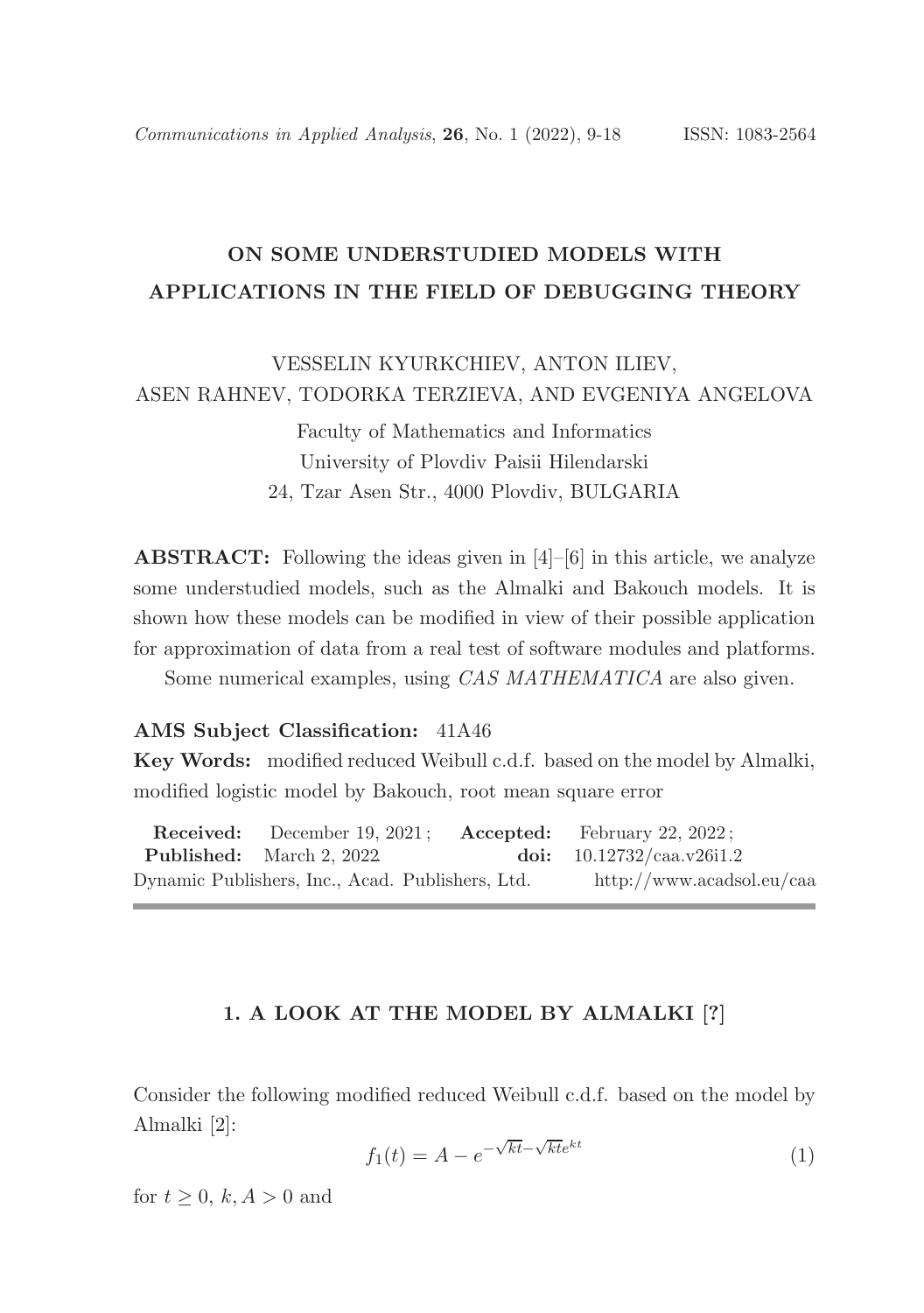10 V. KYURKCHIEV, A. ILIEV, A. RAHNEV, T. TERZIEVA, and E. ANGELOVA

$$
f_1(0) = A - 1;
$$
  $\lim_{t \to +\infty} f_1(t) = A.$ 

Suppose that in his experimental work, the researcher observes a series of experimental data that are located at a slightly lower level than the asymptotic level A guaranteed by the fixed base model (1).

Consider the new model

$$
f_2(t) = A - e^{-\sqrt{\frac{kt}{1+kt}}} - \sqrt{\frac{kt}{1+kt}} e^{\frac{kt}{1+kt}}, \tag{2}
$$

for which

$$
f_2(0) = A - 1;
$$
  $\lim_{t \to +\infty} f_2(t) = A - e^{-1 - e} := B.$ 

The models (1) and (2) are depicted on Fig. 1 for some values of parameters  $k$  and  $A$ .

# 1.1. NUMERICAL EXAMPLES

Here we will demonstrate the advantage of model (2) over model (1) in approximating data, for example in the field of debugging theory.

For example, we will use the following (abbreviated) test data  $(t_i, y_i)$  from a software platform:

$$
DataFailure1 := \{\{0.005, 0.4\}, \{0.05, 0.77\}, \{0.1, 0.89\}, \{0.8, 0.99\}, \{0.9, 0.995\}, \{1, 1.023\}\}\
$$

From the attached graph (Fig. 2) it is seen that the approximation of the data with model (2) is better - in the root mean square sense.

Let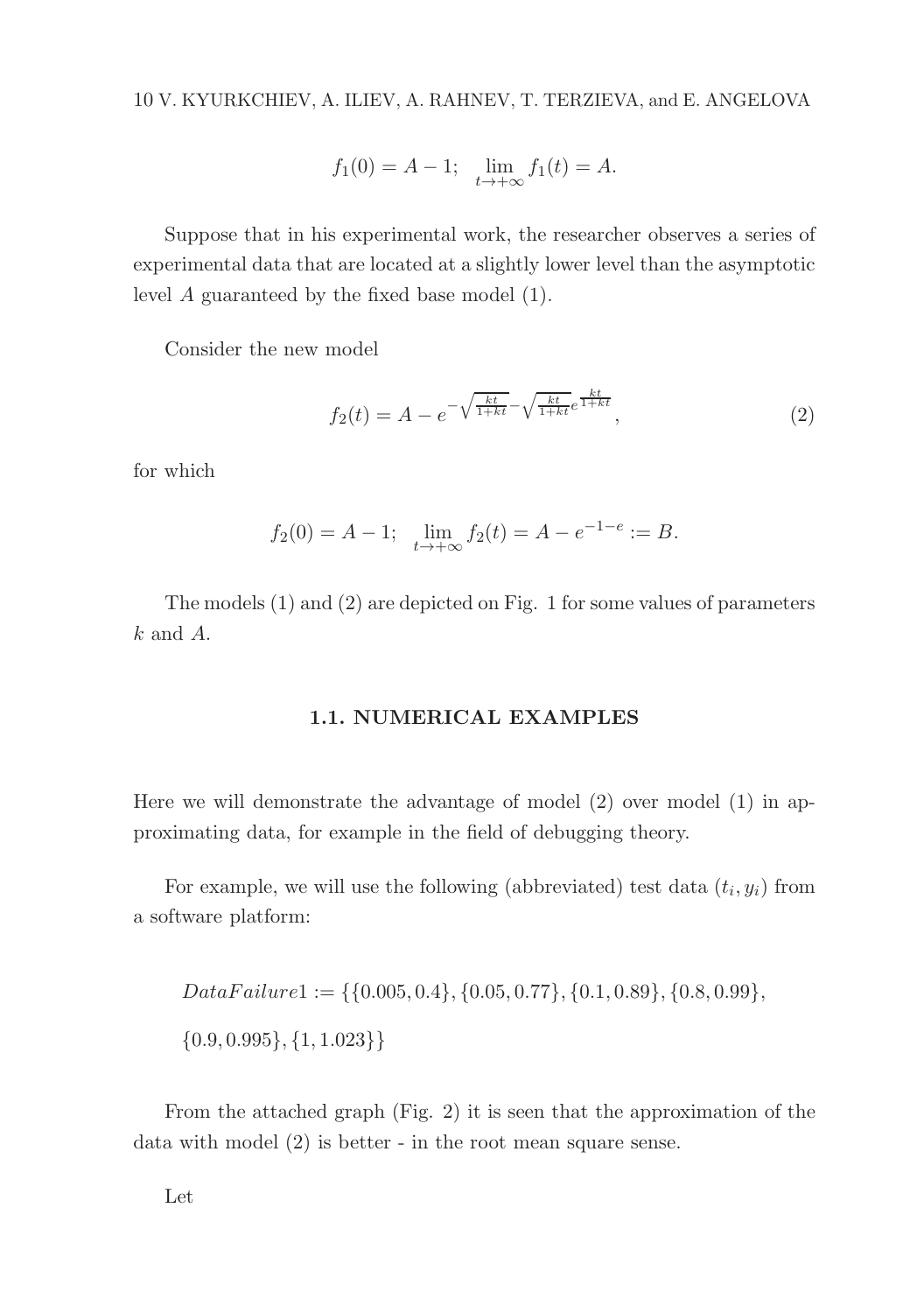

Figure 1: The functions  $f_1(t)$  and  $f_2(t)$  for a)  $A = 1.5, k = 2, B =$ 1.47572; b)  $A = 1, k = 3, B = 0.975724.$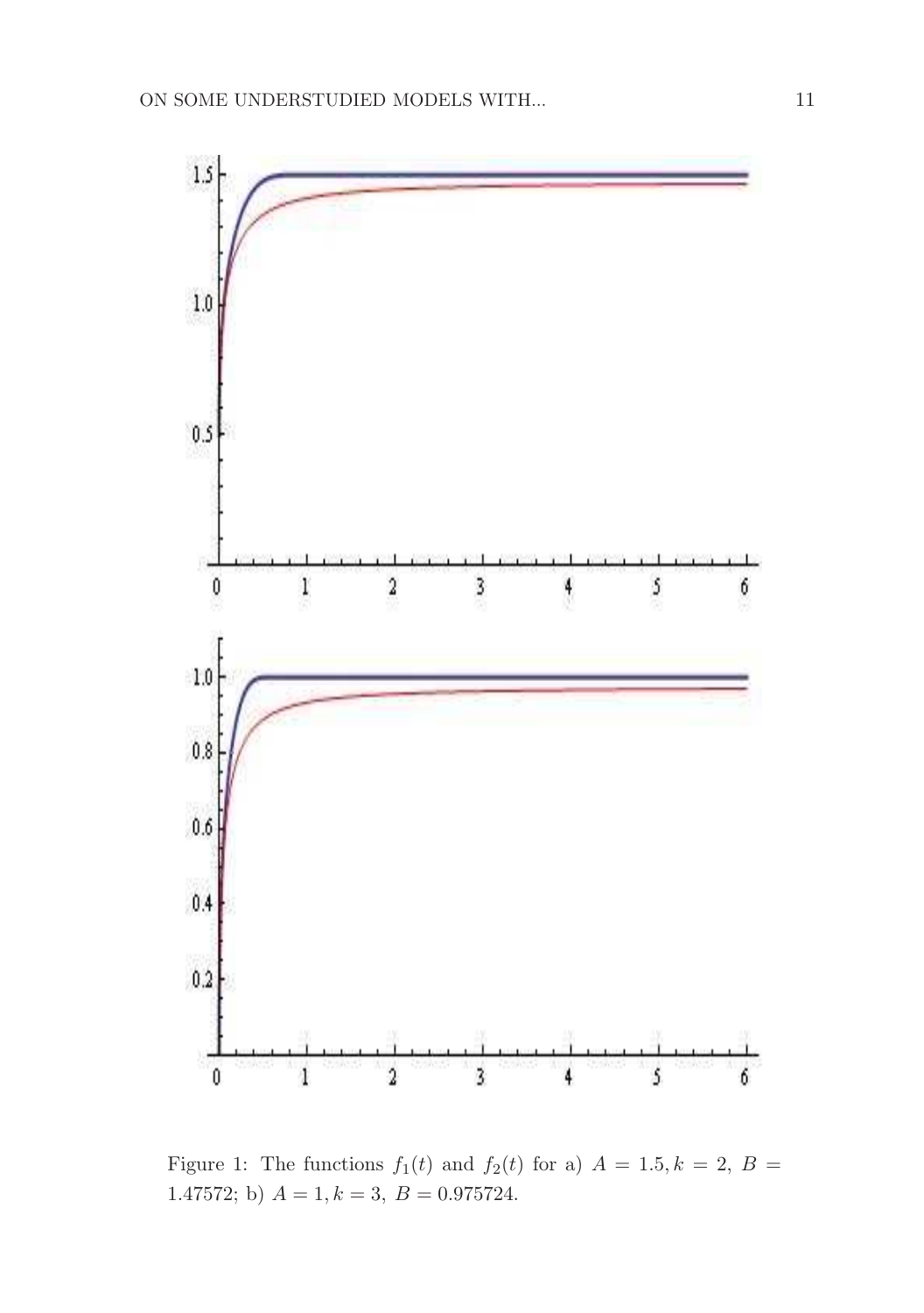

Figure 2: The fitted models: a)  $f_1(t)$  for  $A = 1.01013$ ;  $k = 7.12214$ ; b)  $f_2(t)$  for  $A = 1.04258$ ;  $k = 9.36736$  (for the "dataFailure1").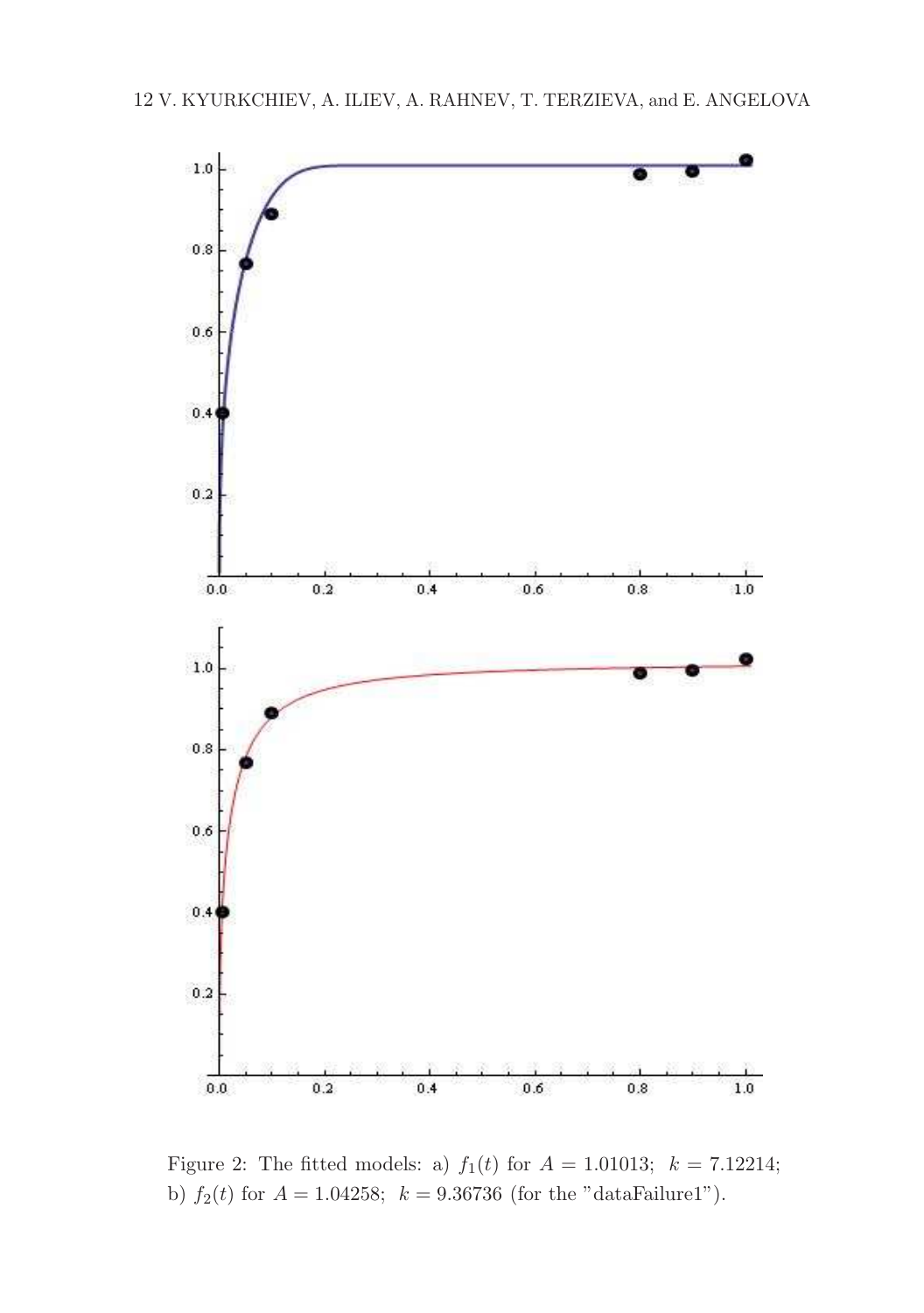$$
\epsilon_j = \sum_{i=1}^{N} (f_j(t_i) - y_i)^2, \ \ j = 1, 2.
$$

Evidently, for the error we have:  $\epsilon_1 = 0.00764309$  for the fitted model (1) and  $\epsilon_2 = 0.00050394$  for the model (2).

# Remark.

The user of such methods can use in practice the following simplified model

$$
A(t) = C \left( 1 - e^{-\sqrt{kt} - \sqrt{kt}e^{kt}} \right)
$$

and its analogue

$$
A_1(t) = C_1 \left( 1 - e^{-\sqrt{k_1 t} - \sqrt{k_1 t} e^{\frac{k_1 t}{1 + k_1 t}}} \right).
$$

We will conduct an experiment on the following dataset

$$
DataFailure2 := \{\{0.01, 1.6\}, \{0.02, 10\}, \{0.03, 20\}, \{0.05, 30\},\
$$

$$
\{0.09, 40\}, \{0.12, 60\}, \{0.18, 78\}, \{0.21, 80\}, \{0.24, 82\},\
$$

$$
\{0.27, 82\}, \{0.3, 82\}, \{0.32, 80\}, \{0.35, 80\}, \{0.41, 80\},\
$$

$$
\{0.44, 100\}, \{0.49, 100\}, \{0.53, 100\}, \{0.59, 110\}, \{0.62, 110\},\
$$

$$
\{0.67, 113\}, \{0.7, 114\}, \{0.75, 110\}, \{0.8, 110\}, \{0.9, 110\},\
$$

$$
\{1, 118\}, \{1.3, 126\}, \{1.4, 125\}, \{1.5, 126\}, \{1.9, 123\},\
$$

$$
\{2, 130\}, \{3, 130\}, \{4, 130\}\}
$$

An approximation of the data is visualized in Figure 3.

From the specifics of the data, the user can orient himself and judge which of the proposed models gives better results.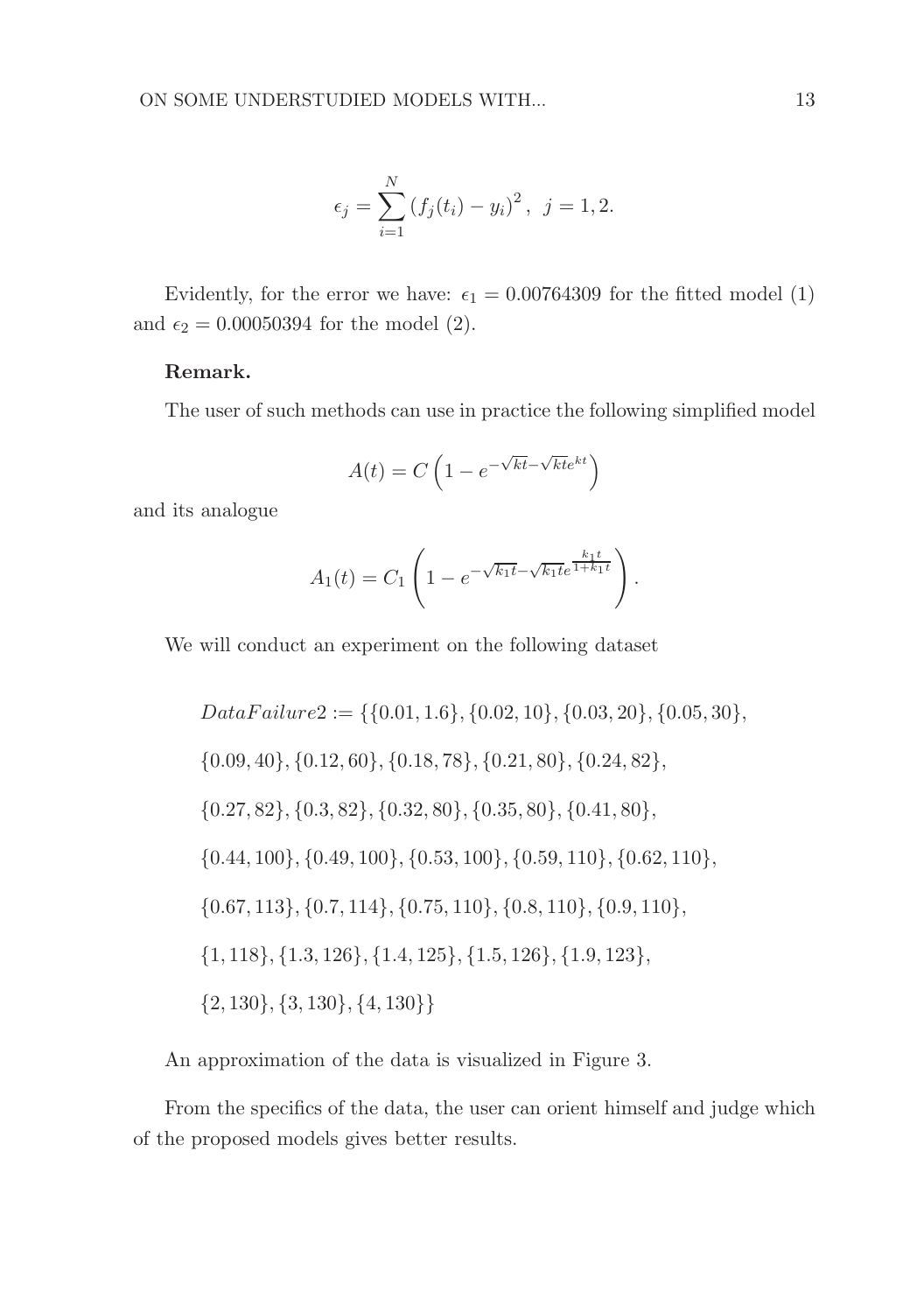

Figure 3: The fitted models: a)  $A(t)$  for  $C = 130$ ;  $k = 0.669313$ ; b) A<sub>1</sub>(t) for  $C_1 = 132$ ;  $k_1 = 0.690415$  (for the "dataFailure2").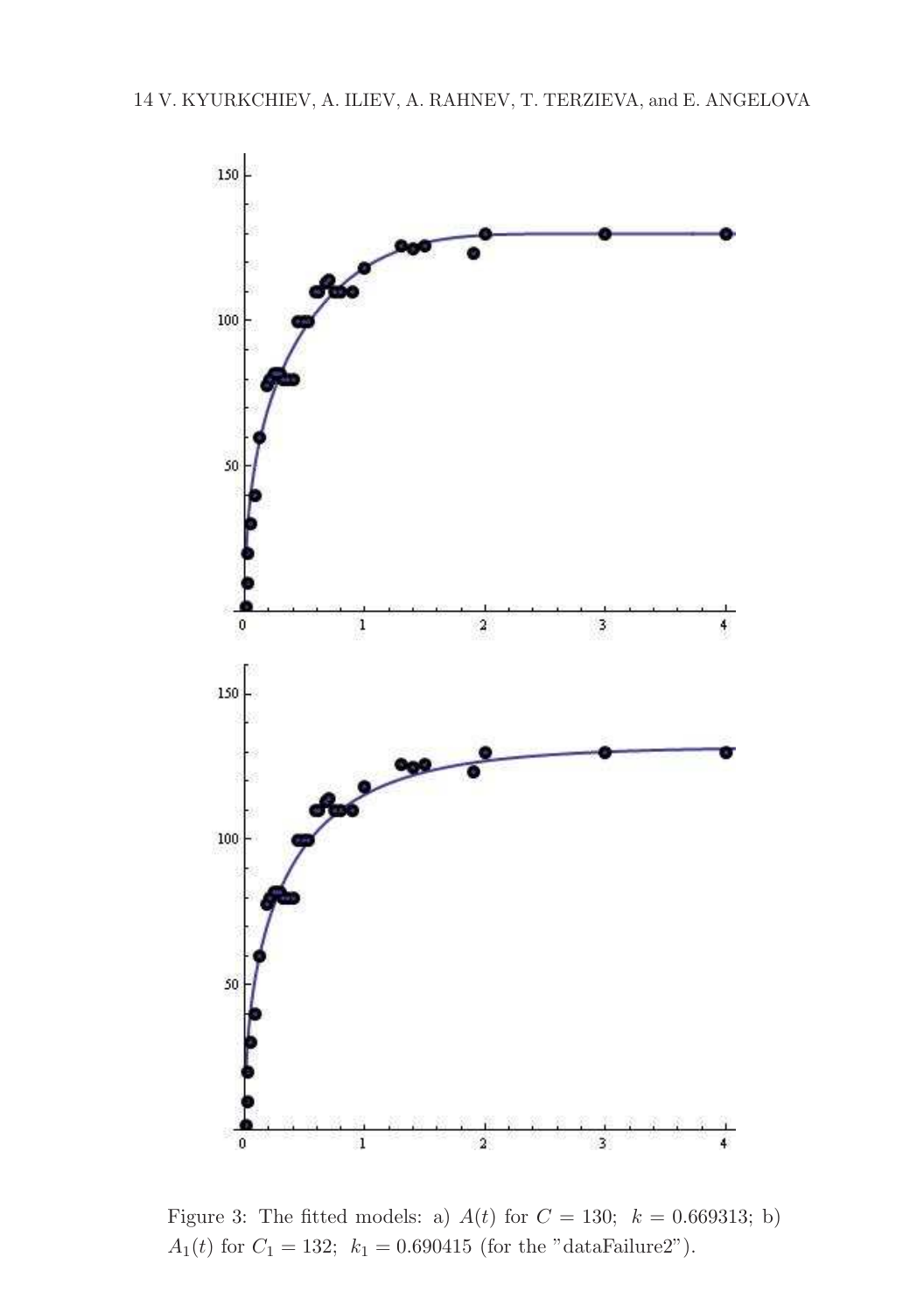## 2. A LOOK AT THE MODEL BY BAKOUCH [?].

Consider the following modified logistic model by Bakouch [3]:

$$
g_1(t) = \frac{a(1 - e^{-kt})}{a + e^{-kt}}\tag{3}
$$

for  $t \geq 0$ ,  $k, a > 0$ 

and

$$
g_1(0) = 0;
$$
  $\lim_{t \to +\infty} g_1(t) = 1.$ 

Suppose that the researcher observes a series of experimental data that are located at a slightly lower level than the asymptotic level 1 guaranteed by the fixed base model (3).

Consider the new model

$$
g_2(t) = \frac{a\left(1 - e^{-kt}\right)}{a + e^{-\frac{kt}{1 + kt}}}.\tag{4}
$$

for which

$$
g_2(0) = 0;
$$
  $\lim_{t \to +\infty} g_2(t) = \frac{a}{a + e^{-1}} := B.$ 

The models (3) and (4) are depicted on Fig. 4 for some values of parameters  $k$  and  $a$ .

## Concluding Remark.

In conclusion, we will note that with the proposed methodology (see, [4]– [6]), the researcher can modify other known (more advanced) models for the needs of his specific research.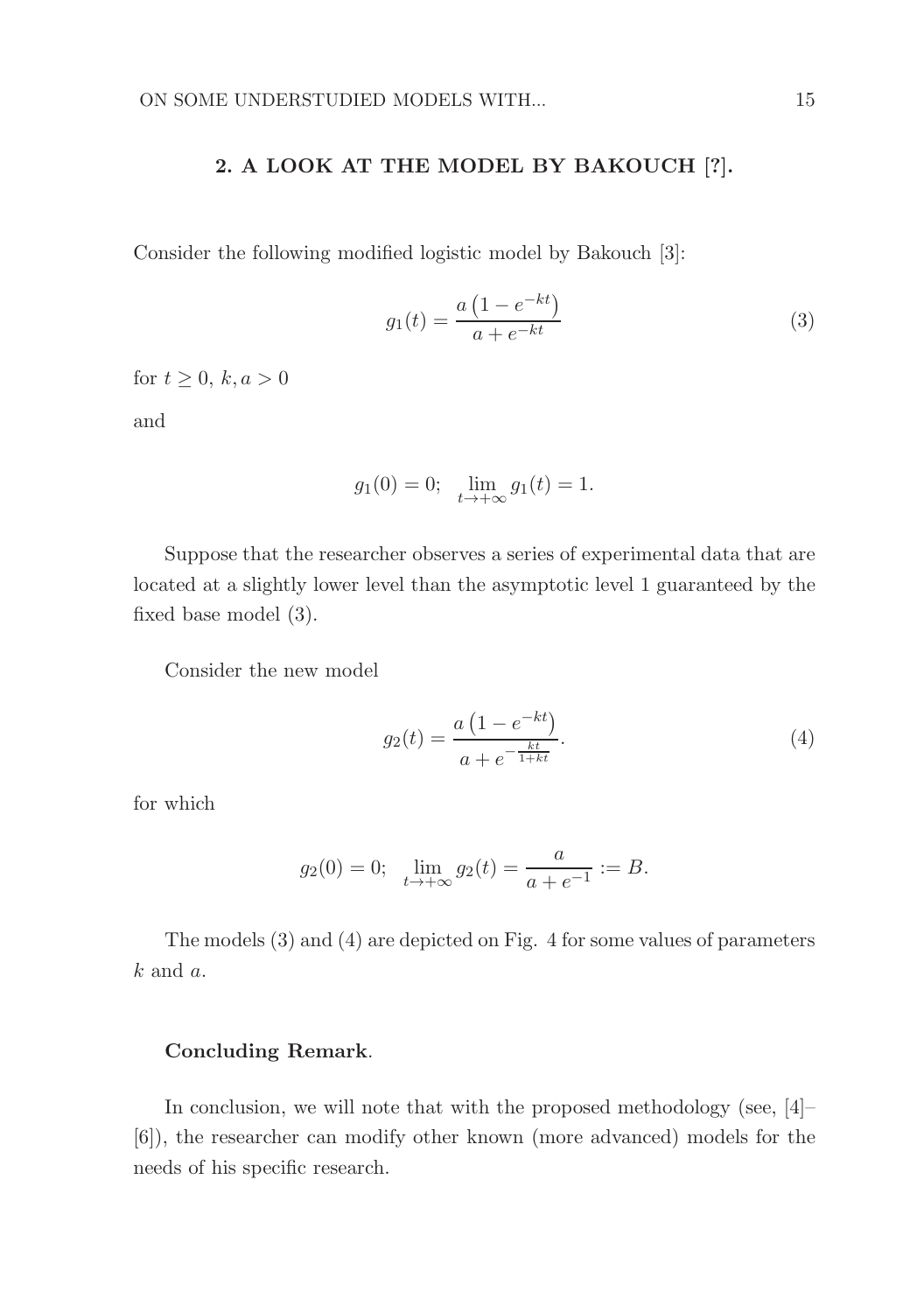

Figure 4: The functions  $g_1(t)$  and  $g_2(t)$  for a)  $a = 10, k = 6;$  b)  $a = 15, k = 10.$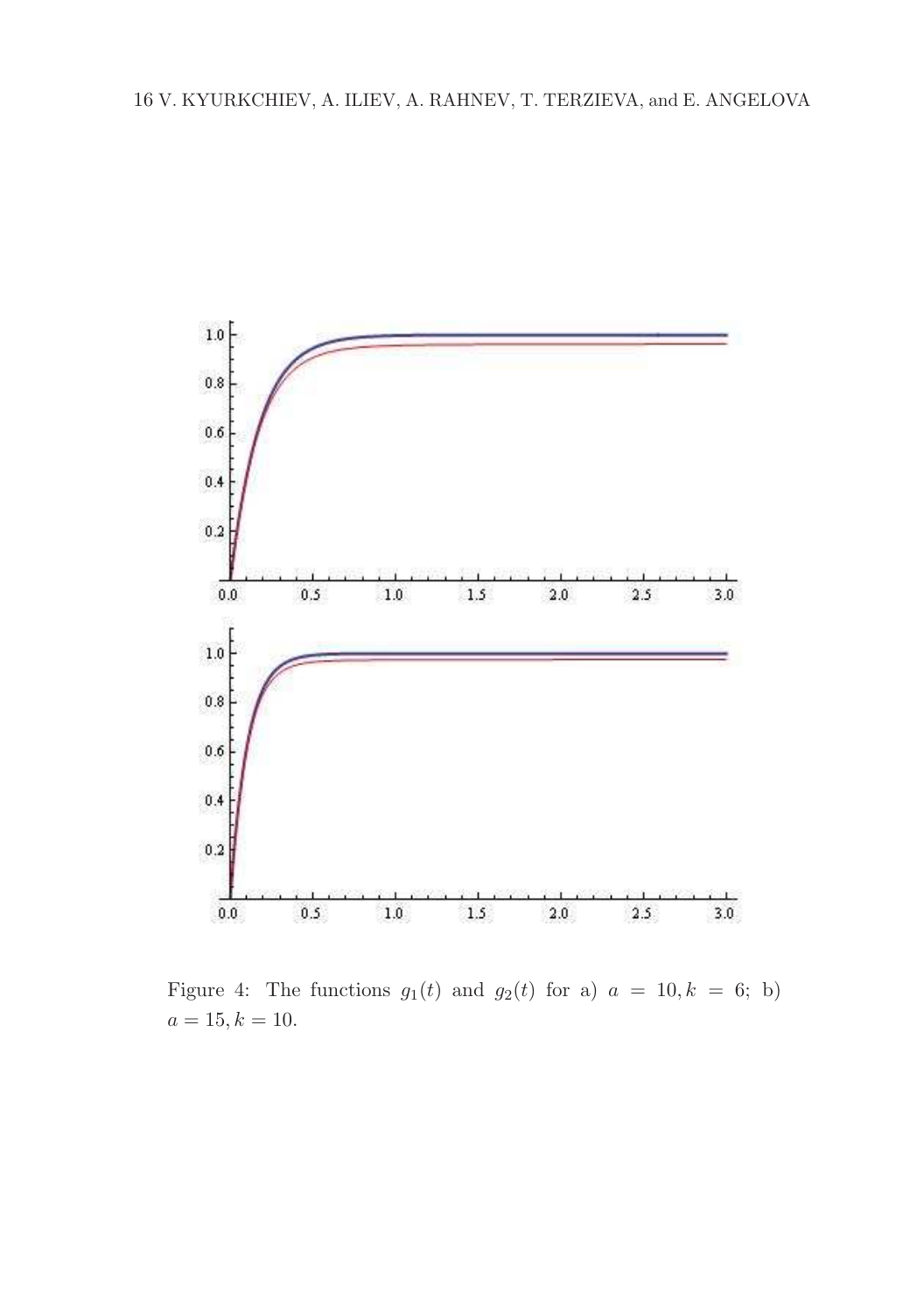#### ACKNOWLEDGMENTS

This work has been accomplished with the financial support by the Grant No BG05M2OP001-1.001-0003, financed by the Science and Education for Smart Growth Operational Program (2014-2020) and co-financed by the European Union through the European structural and Investment funds.

#### REFERENCES

- [1] Almalki, S. J., and J. Yuan, 2013. The new modified Weibull distribution, Reliability Engineering and System Safety, 111 (2013), 164–170.
- [2] Almalki, S. J., A reduced new Weibull distribution, ArXiv.org, e–print (2013).
- [3] H. Bakouch, A family of extended half-distributions: theory and applications, Filomat, (2020).
- [4] N. Kyurkchiev, A note on a hypothetical piecewise smooth sigmoidal growth function: reaction network analysis, applications, International Journal of Differential Equations and Applications, 21, No. 1 (2022), 1– 17.
- [5] V. Kyurkchiev, A. Iliev, A. Rahnev, N. Kyurkchiev, A look at the hypothetical piecewise smooth generalized sigmoidal growth function. Some applications. II, International Journal of Differential Equations and Applications, 21, No. 1 (2022), 19–32.
- [6] V. Kyurkchiev, A. Iliev, A. Rahnev, N. Kyurkchiev, Investigations on a Hypothetical Piecewise Smooth Log–logistic Growth Function. Some Applications. III, International Electronic Journal of Pure and Applied Mathematics, 16, No. 1 (2022), 1–12.
- [7] A. Iliev, N. Kyurkchiev, A. Rahnev, T. Terzieva, Some models in the theory of computer viruses propagation, LAP LAMBERT Academic Publishing (2019), ISBN: 978-620-0-00826-8.